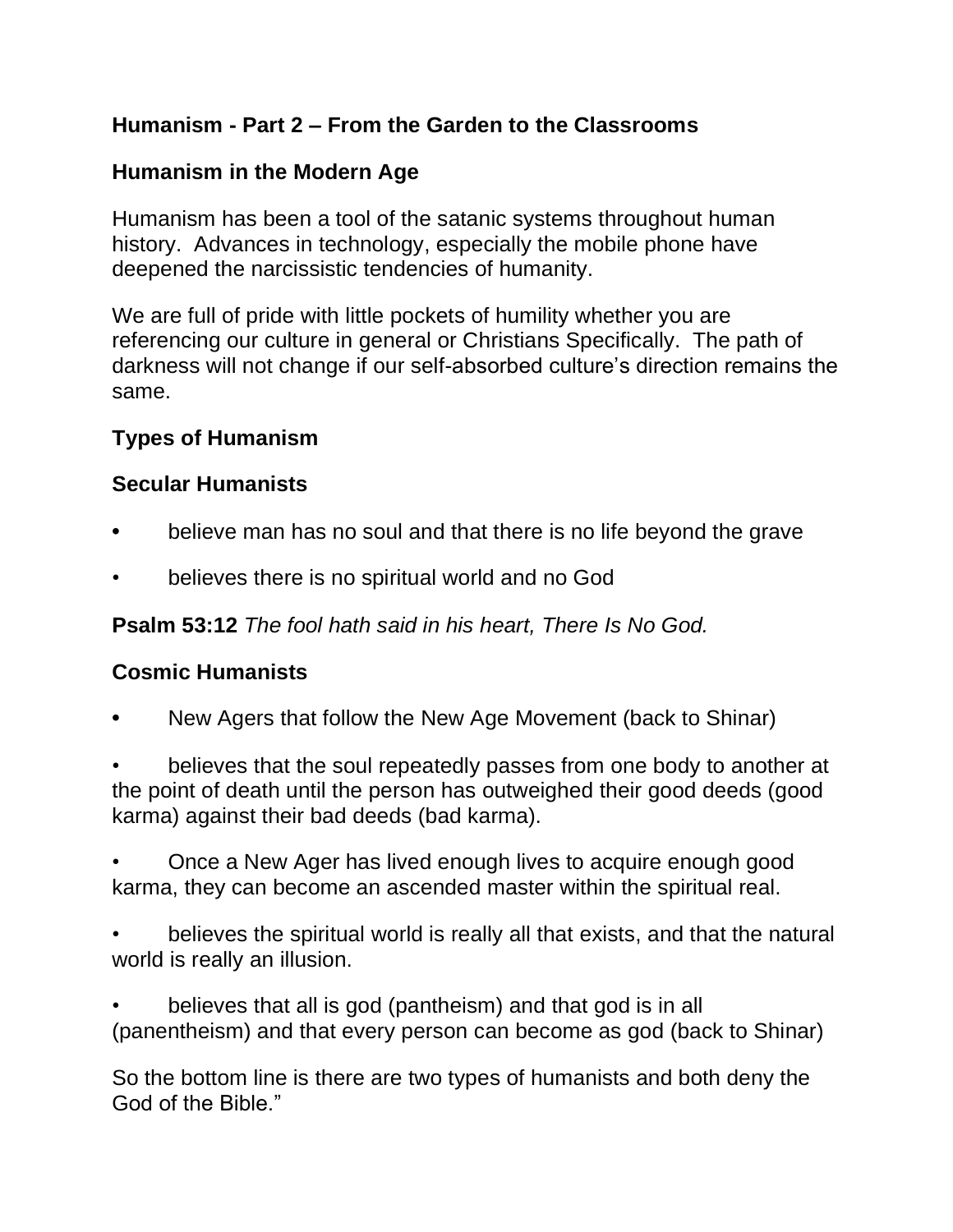(Humanists, The Humanists Manifestos, and Their Worldview War on America By Brannon Howse, 05 February, 2018)

### **In Their Own Words**

"I use the word "humanist" to mean someone who believes that man is just as much a natural phenomenon as an animal or plant; that his body, mind and soul were not supernaturally created but are products of evolution, and that h is not under the control or guidance of any supernatural being or beings, but has to rely on himself and his own powers." Sir Julian Huxley, Director-General of UNESCO, founding member American Humanist Association, quote from brochure once distributed by AHA. UNESCO is where we get Common Core or the One World Educational System to dumb down and program the masses!

"The humanist refuses to accept a God who speaks as only God could speak, with an ultimate, unquestionable authority. Rather, he turns to himself as the ultimate source of truth, usurping-in his own imagination-the authority of the living and true God." (Kevin Swanson, Apostate The Men who Destroyed the Christian West)

Dr. Richard Seed (1994) – "We are going to become gods. Period! If you don't like it – Get off. You don't have to contribute…You don't have to participate. But if you're going to interfere with meee…becoming God, you're going to have big trouble. We will have warfare. The only way you can prevent me…is…is to kill me. You kill me…I'll kill you."

Tal Zak - Moderna's chief medical officer (2017 TedTalk) on mRNA - "We are actually hacking the software of life"

#### **The Religion of Humanism**

**"The religion wherein man is the measure and goal of all things. His promotion, glory and pleasure are the ultimate purposes of his existence. He needs not God for he is his own God."**

**Genesis 3:5** *ye shall be as gods..*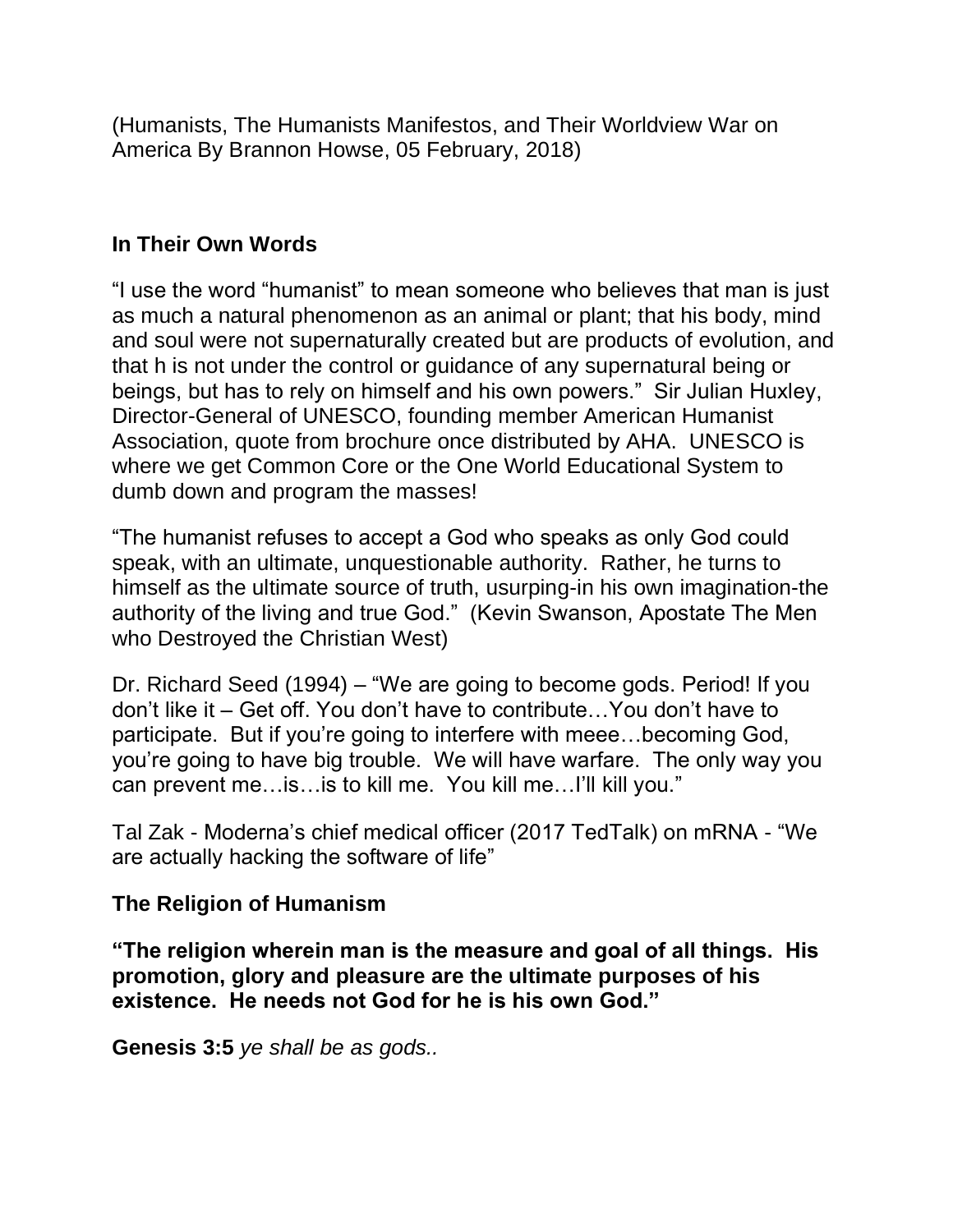**1) Of the Mind – First Principle of Humanism –** (1) Knowledge of the world is derived by observation, experimentation, and rational analysis. Remember how the world is using the imagination to gain control of the mind of man and especially the young! The center pieces are science and the arts! There is no need for some supernatural superstitious creation of feeble less evolved men!

**2) Of Works – Works of the flesh –** you do something – you are saved by something you have done. Third, Forth and Sixth Principles of Humanism – (3) Ethical values are derived from human need and interest as tested by experience. (4) Life's fulfillment emerges from individual participation in the service of humane ideals. (6) Working to benefit society maximizes individual happiness. All of these principles are done without God passed down from the Cainite religions – we can accomplish by our testing, by our participation in service, by our working to benefit based on what we decide is good and right.

**3) Of the Flesh – the idea,** what can I do to bring me pleasure, contentment, wholeness, heaven on earth? Foolishness! I can do no work that is good enough to get me to heaven and past my sins! It is in God alone **2 Timothy 1:12**, "I know whom I have believed."

**4) Of the Anti-Christ –** (5) Humans are social by nature and find meaning in relationships. Values based on human circumstances, interest, and concerns and extend to the global ecosystem and beyond. Truth by committee! Remember the words of Hillary Clinton about the raising of children? She said it takes a village!!!! **2 Corinthians 11:4, 13-15**, *For if someone comes and proclaims another Jesus that the one we proclaimed, or if you receive a different spirit from the one you received, or if you accept a different gospel from the one you accepted, you put up with it ready enough. For such men are false apostles, deceitful workmen, disguising themselves as apostles of Christ, And no wonder, for even Satan disguises himself as an angel of light. So it is no surprise if his servants, also, disguise themselves as servants of righteousness.*

**5) Of Rejected Apostates** – **Jude v.11** – *Woe to them! For they walked in the way of Cain, and abandoned themselves for the sake of gain to Balaam's error and perished in Korah's rebellion.* Cain – Without the Blood; Balaam - Without the Supernatural; Korah – Without the Mediator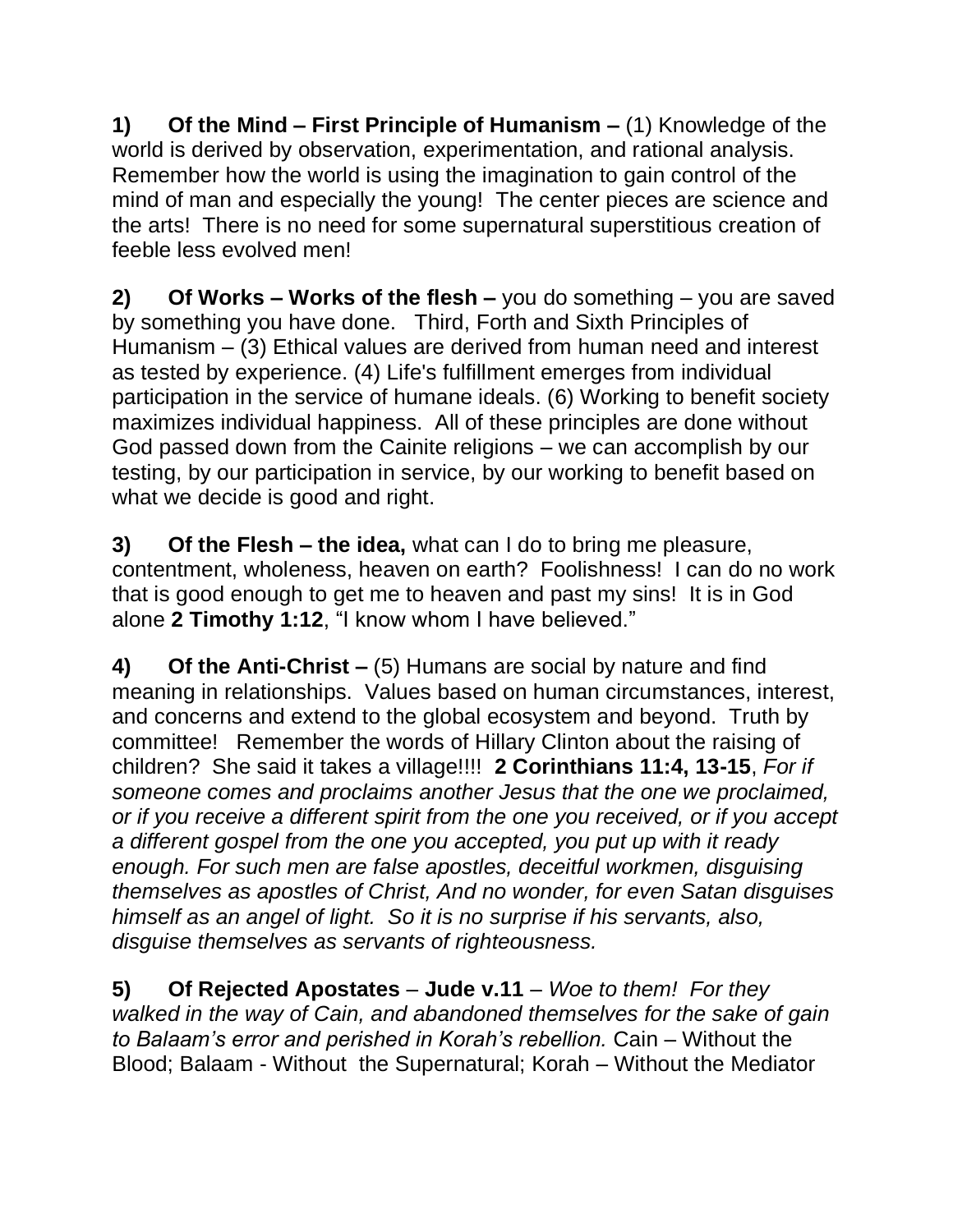**In Summary Humanism is naturalism and the idea that man is a byproduct of a continual evolutionary process void of a supreme orchestrator driven only by random chance.**

### **Of Rejected Apostates**

Based on the book, Apostate The Men Who Destroyed the Christian West by Kevin Swanson

Christianity had tremendous influence on the pagan cultures from 475-1200 AD. Beginning in 1200 to today the humanist ideologies have worked their way to into western culture and the Church until the point of dominance.

Beginning in the 1200's with **Thomas Aquinas** who proposed two systems of knowledge: Sacred and Secular (philosophical) where he credited fallen mankind with the ability to establish reliable philosophical knowledge based on human reason. This division of knowledge lead to the expansion of secular thought (Worldly) at the expense of sacred (Biblical) resulting in less than ten percent of Americans having a Biblical Worldview today!

In the 1600's we have **Rene Descartes**, "father of modern philosophy" who resolved to seek "no other knowledge" than that found in himself and the "great book of the world." (Pg.47) Fundamental to the humanist philosophy.

In the 1700's there is **Jean-Jacques Rousseau**, who is credited with giving birth to the modern age. Will Durant says of Rousseau, "had more effect upon posterity than any other writer or thinker of the eighteenth century in which writers were more influential than they had ever been before." Rousseau had a significant influence on government (private property and wealth distribution), schools (state vs. parent, mandatory attendance) and the church (Christians would not make good citizens).

Historian Paul Johnson said this about Rousseau, "But Rousseau was the first to combine all the salient characteristics…the assertion of his right to reject the existing order in its entirety; confidence in his capacity to refashion it from the bottom in accordance with principles of his own devising; belief that this could be achieved by the political process; and, not least, recognition of the huge part instinct, intuition, and impulse play in human conduct." Paul Johnson, *Intellectuals.*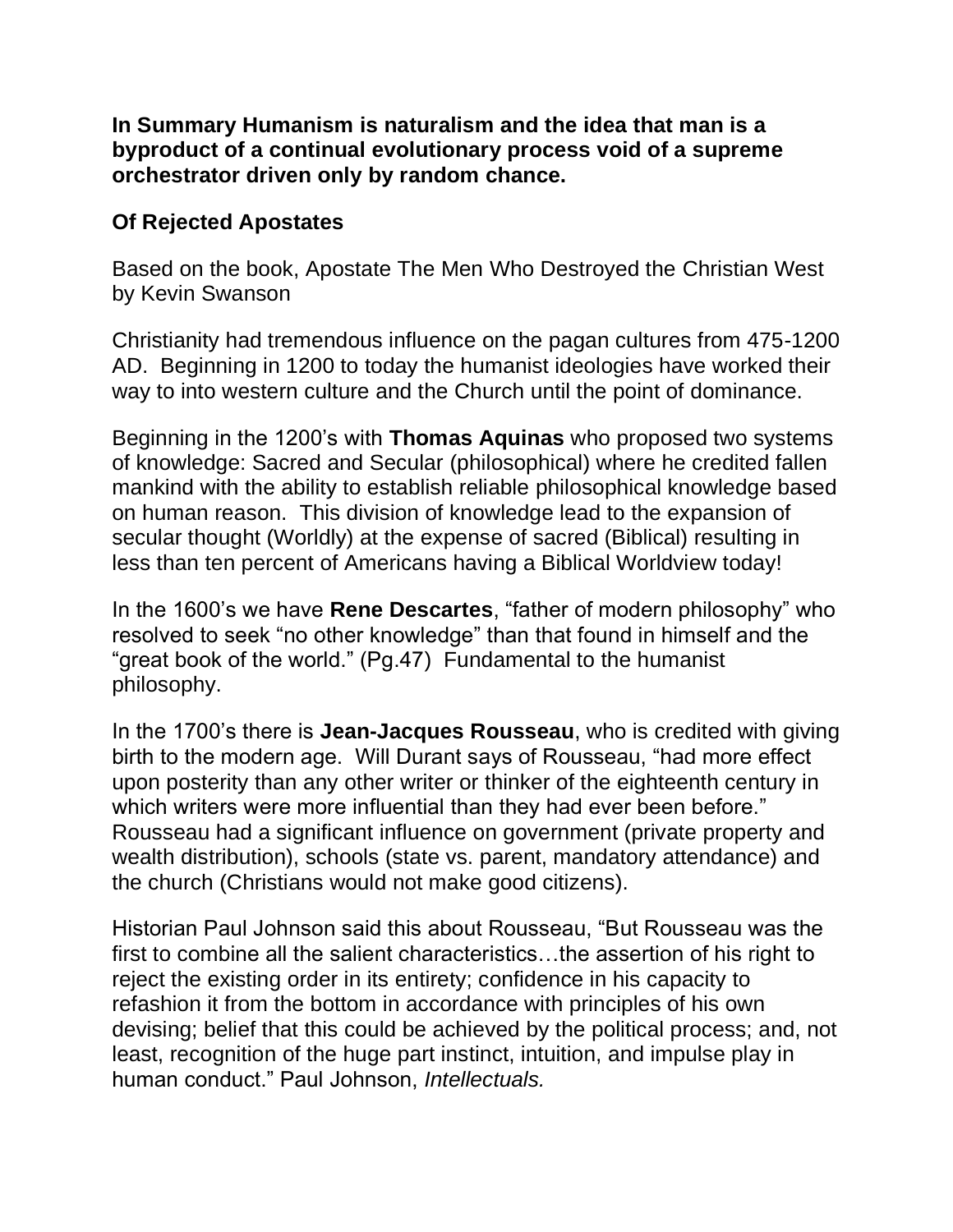Rousseau's philosophy had a great influence the French Revolution and Robespierre that gave us the first of the modern revolutions and the reign of terror, the guillotine, forced redistribution of wealth, and 40,000 dead bodies. (Pg. 63)

Biographer Otto Scott, wrote, "Robespierre died, but folly has a virulence that outlasts its inventor. He inspired more Communes, more Voices of Virtue, more Lenins and Castros and Maos, more murder and hatred, more death and misery, than any other of the Sacred Fools that have emerged to plague honest men." Otto Scott, *The Fool as Revolutionary*

Then comes the 1800's with the **Jeremy Bentham** and his utilitarianism recommending any actions which produce the most pleasure and happiness for the most people in the long run are to be desired. Along with **Ralph Waldo Emerson** and his transcendentalism, which greatly influenced other writes such as Herman Melville, Walt Whitman, Henry David Thoreau, and Robert Frost. These two men along with Walt Whitman were instrumental in bringing homosexuality and for Bentham both homosexuality and pedophilia out in their philosophies and writings.

Next comes **Karl Marx**. "Karl Marx has had more impact on actual events, as well as on the minds of men and women, than any other intellectual in modern times." (Paul Johnson, *Intellectuals*) His ideological progeny – Josef Stalin, Mao Tse Tung, Pol Pot, and Fidel Castro. He is responsible for more deaths as the "humanist of humanist" in recorded history.

His philosophy summed up in his Communist Manifesto, "Communism abolishes eternal truths, it abolishes all religion, and all morality." "We destroy the most hallowed of relations, when we replace home education with social." A man inspired by Satan became the most influential in modern history.

Next, **Charles Darwin**, followed in the footsteps of his grandfather Erasmus Darwin (humanist and evolutionist) and father Robert (freethinker) and influenced by Jean-Jacques Rousseau brings us the most influential book in history second only to the Bible - *On the Origin of Species by Means of Natural Selection, or the Preservation of Favoured Races in the Struggle for Life.* On the Bible Darwin said, "no more to be trusted than…the beliefs of a barbarian."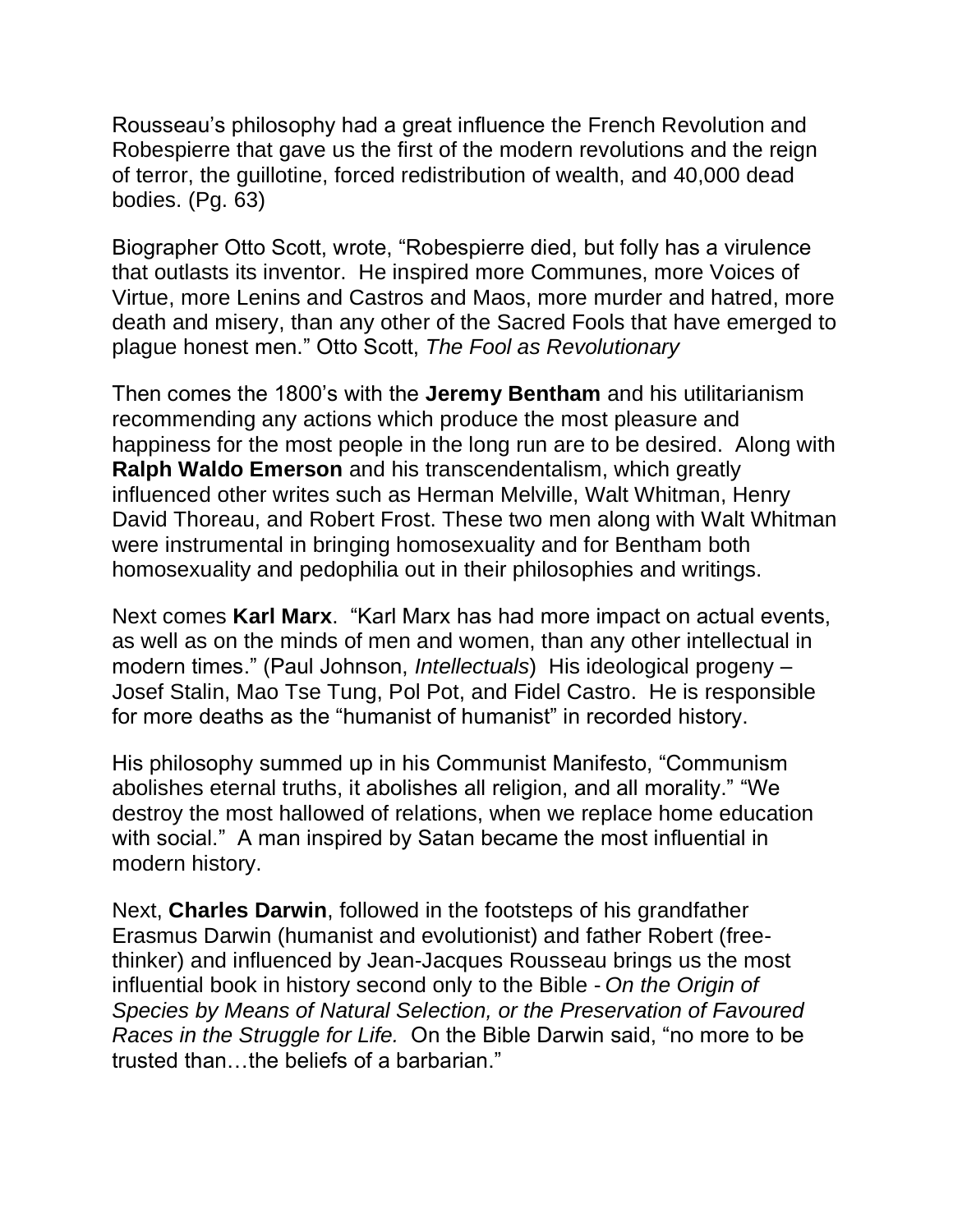Finally in our 1800's influencers we have the Philosopher by the name of **Friedrich Nietzsche**. Without question he held more influence than any other philosopher on the makers of the 20th century. It is well documented his influence on Hitler, and Hitler on Mussolini. Nietzsche's parable The Madman ended with these words; *"What are these churches now if they are not the tombs and sepulchers of God?"* He declared God was dead and the 20th century man experienced more death in war than the first 19 centuries combined. The 21st Century is well on its way to being more deadly for mankind than even the 20th century! Malcolm Muggeridge said "that if God is dead somebody else is going to have to take His place. It will either be megalomania or erotomania, the drive for power of the drive for pleasure, Hitler or Hugh Hefner." He also added "that we have lost our moral point of reference because we have forgotten that most empirically verifiable (though most denied) part of human experience – the depravity of man."

The Oxford atheistic philosopher Jonathan Glover was asked this question: "If you, Professor Glover, were stranded at the midnight hour in a desolate Los Angeles street and if, as you stepped out of your car with fear and trembling, you were suddenly to hear the weight of pounding footsteps behind you and you saw ten burly young men who had just stepped out of dwelling coming toward you, would it or would it not make a difference to you to know that they were coming from a Bible study?"

The 1900's brings us **John Dewey** America's leading educational philosopher, "father of progressive education," was influenced by Rousseau, Kant, Descartes but Charles Darwin had the greatest influence according to his article, *The Influence of Darwin on Philosophy*. His book *Democracy ad Education* was ranked the fifth most harmful books of the  $19<sup>th</sup>$  and  $20<sup>th</sup>$  centuries by a group of 15 conservative leaders behind only Marx's *Communist Manifesto*, Hitler's *Mein Kampf*, Mao Zedong's *Quotations From Chairman Mao*, and Kinsey's *Kinsey Report*. (Ten Most Harmful Books of the 19th and 20th Centuries" *Human Events, 2005)*

Dewey became one of the signers of the Humanist Manifesto in 1933 and in his My Pedagogic Creed, he states, "I believe that in this way the teacher is the prophet of the true god and the usherer of the true kingdom of god." Meaning – god/man – kingdom of man. He was instrumental in bringing the Frankfurt School communist leaders to America whose declared goals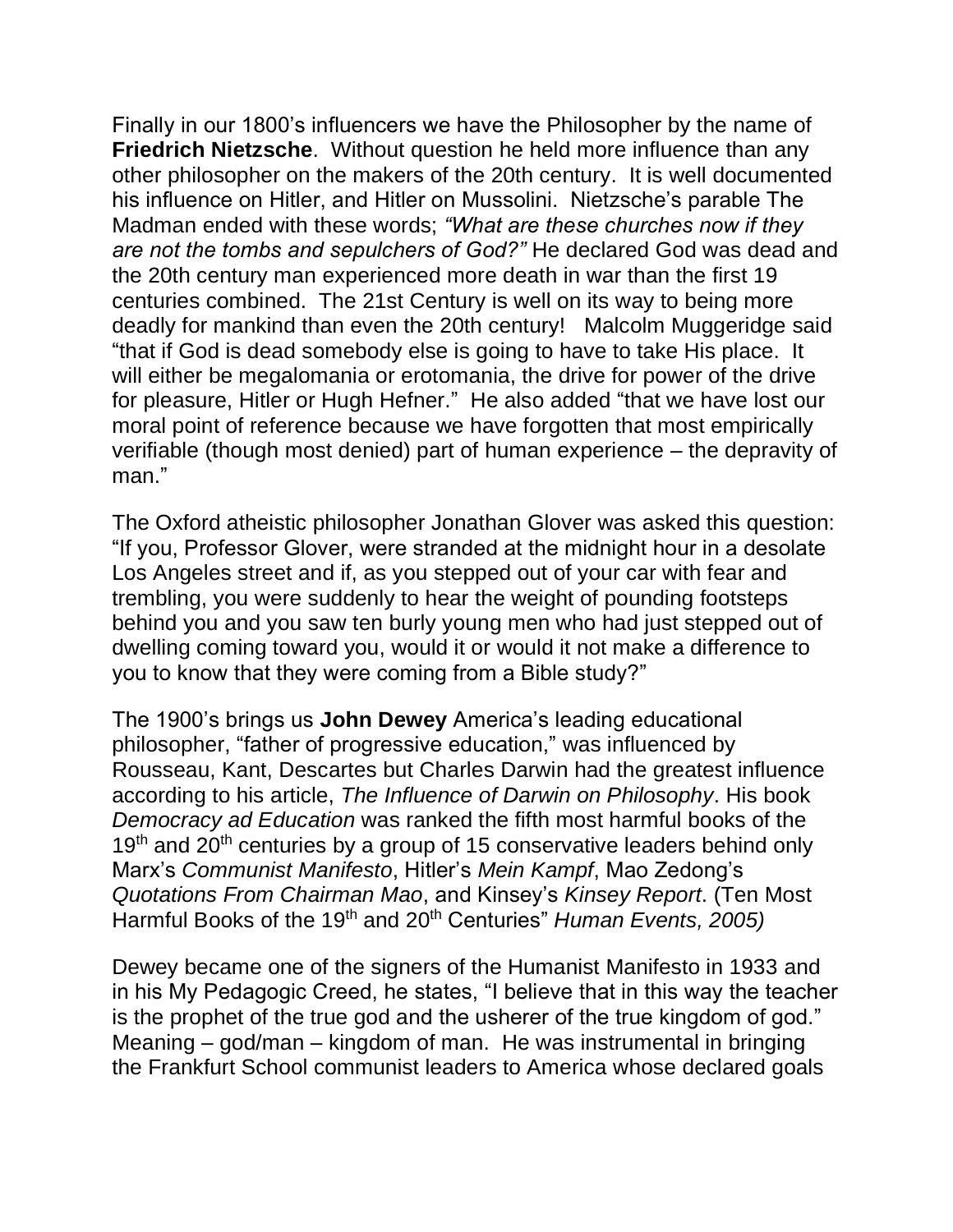were to destroy Christianity, Christian Morals, the family, and patriotism. Successful?

His system of education has taken us from Ninety-Nine Percent Literacy rate with no mandatory government school attendance to under Fifty Percent Literacy Rate today with mandatory government school attendance with free breakfast and lunch.

## **Worldly Wisdom**

**Free From The God Delusion** - From great Philosophers of the past like Plato and Aristotle to the French revolutionaries such as Rousseau in throwing off the authority of kings, and we then are enlightened by Engles and Karl Marx in establishing the right of men to rule themselves free from the God delusion. In 1848 Karl Marx brought to the world his Communist Manifesto which was an economic and political move to eliminate the freemarket system and replace it with omnipotent government power so as to develop a communist socialist state. Today we will find Marx's philosophy disguised in the Global Climate Change Movement, Sustainable Development, Agenda 2030, or the Great Reset! During this time American Leadership has moved from John Winthrop to Joe Biden. From Home of the Brave to Home of the Perverted!

**The World Systems** of Today from the UN, UNESCO, NATO and the WEF, to your local pre-school are part of this Humanist System! Unfortunately, so are America's Churches led by WOKE pastors preaching the lie of Cultural Marxism, Critical Race Theory and the LGBTQP… agenda.

**WOKE Pastors** - Those in the pulpits are comfortable preaching comfortable sermons on comfortable topics making sure to keep their flocks comfortable so that everyone is comfortable in their comfort! This has resulted in the majority of Christians still feeding from a baby bottle of warm milk and very few maturing to the point of being able to handle the meat of the Word - those hard saying!

American Christianity moved from the preaching of Jonathan Edwards to Christian Humanism of Joel Osteen, focusing on the humanity of Jesus, his social teachings and his propensity to synthesize human spirituality and materialism. Failing To Teach That Jesus Is The Judge Of The World And We Will Be Held To Account Whether You Believe In Him or Not! **Matthew**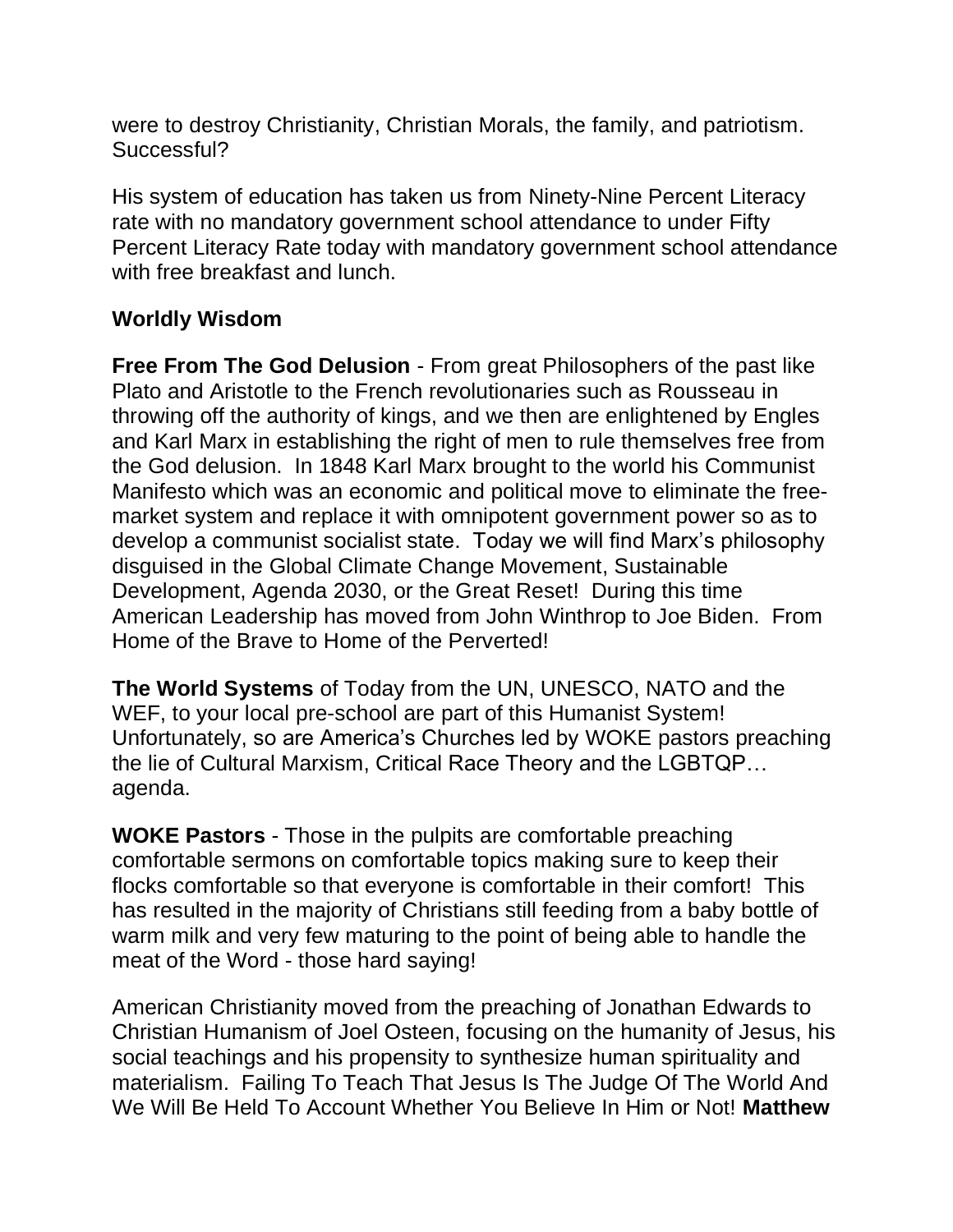**12:36** *But I say unto you, That every idle word that men shall speak, they shall give account thereof in the day of judgment.*

# **Today's Philosophers**

*"if a man were permitted to make all the ballads he need not care who should make the laws of a nation"* Andrew Fletcher 1653-1716

The Culture has moved from listening to Sebastian Bach's chorales to Cardi B and her #1 selling WAP (to vulgar to say or print) which was performed at the last Grammy Awards 2020.

These are the lyrics (chorus) to the Number One Song Of the Last Decade

I'm too hot (hot damn) - Call the police and the fireman - I'm too hot (hot damn) - Make a dragon wanna retire, man - I'm too hot (hot damn, hot damn) - Bitch, say my name you know who I am - I'm too hot (hot damn) - And my band 'bout that money - Break it down... - Girls hit your hallelujah (ooh) - Girls hit your hallelujah (ooh) - Girls hit your hallelujah (ooh) - Cause uptown funk gon' give it to you - 'Cause uptown funk gon' give it to you - 'Cause uptown funk gon' give it to you - Saturday night and we in the spot - Don't believe me just watch (come on)

Just Released – "Message from the Gay Community."– Sung by the San Francisco Gay Men's Chorus

(Spoken) As we celebrate **pride** on the progress we've made over these past years there's still work to be done. So, to those of you out there who are still working against equal rights, we have a message for you:

(Sung) You think we're **sinful** - You fight against our **rights** - You say we all lead lives you can't respect - But you're just frightened - You think that we'll corrupt your kids - If our agenda goes unchecked - **Funny, just this once, you're correct - We'll convert your children** - Happens bit by bit - Quietly and subtlely - And you will barely notice it - You can keep them from disco - Warn about San Francisco - Make 'em wear pleated pants - We don't care...We'll convert your children...We'll make them **tolerant and fair** - (Spoken) At first, I didn't get why you'd be so scared of us turning your children into **accepting, caring** people but I see now why you'd have a problem with that (Sung) Just like you worriеd - They'll change their group of friеnds - You won't approve of where they go at night (to protests)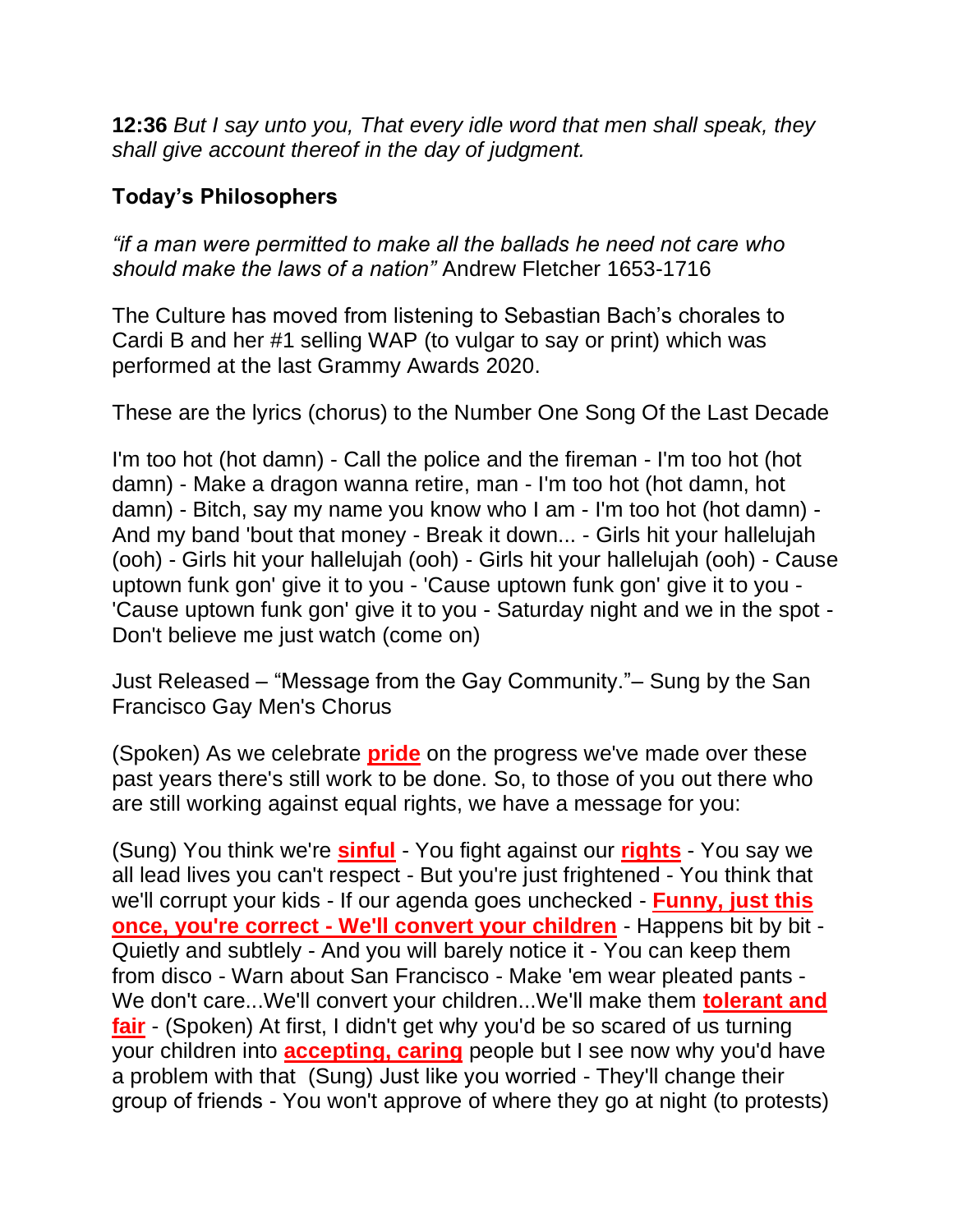- Oh, and you'll be disgusted (so gross) - When they start finding things online - That you've kept far from their sight (like information...) - Guess what? - You'll still be alright! - **We'll convert your children Reaching one and all - There's really no escaping it - 'cause even grandma likes Rupaul** - And the world's getting kinder - Gen Z's gayer than Grindr - Learn to love - Learn to vogue - Face your fate! - We'll convert your children - Someone's gotta teach them not to **hate** - **We're coming for them - We're coming for your children - We're coming for them - We're coming for them - We're coming for your children** - For your children - You're children will care about - **Fairness and justice** for others - Your children will work to convert - All their sisters and brothers - Then, soon, we're almost certain - You're kids will start convertin' you! - The **gay agenda is coming home - The gay agenda is here**! - But you don't have to worry - 'cause there's nothing wrong with - Standing by our side - Get on board in a hurry - Because the world always needs - A bit more **pride** - But you don't have to worry - 'cause there's nothing wrong with - Standing by our side - (The Gay Agenda) - Get on board in a hurry - Because the world always needs - A bit more **pride** - (The Gay Agenda) - Come on, try a little **pride**! - We'll convert your children - Then we'll turn to you - **Giving up the fear inside - Is freeing like you never knew!** 

#### **But if there is one song that stands out as the one song that best represents humanism it would be "My Way," by Frank Sinatra**

# **WORD**

**2 Corinthians 4:***4 In whom the god of this world hath blinded the minds of them which believe not, lest the light of the glorious gospel of Christ, who is the image of God, should shine unto them.*

Satan the god of this world, the prince of darkness is now worshipped by more people than anytime in human history. People love the world and the things of this world. Those that love this world have had their hearts darkened, their understanding blinded, their prejudices and ignorance increased by their god Satan.

## **WORSHIP**

**1 Corinthians 14:24-25** *But if some unbelieving outsiders walk in on a service where people are speaking out God's truth, the plain words will*